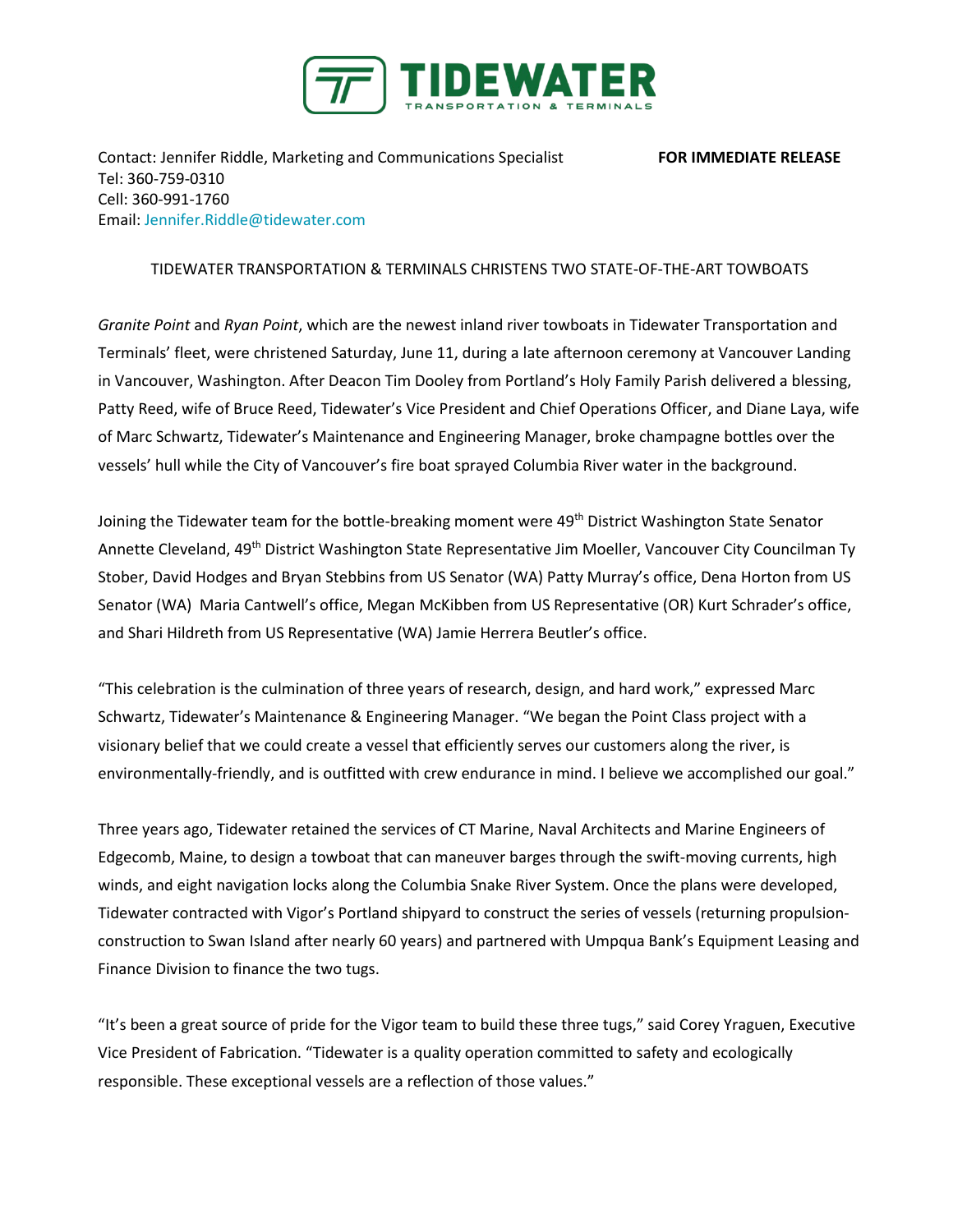

The first vessel in the series, *Crown Point*, was christened in June of 2015 and has been in operation for over a year. The *Granite Point* recently began journeying upriver, and the *Ryan Point* will follow suit in early July.

All three vessels are built to the same specifications - 104 (length) by 38 feet (beam), with a depth at full load of 11 feet, and a hexagonal wheelhouse with floor-to-ceiling windows on all six sides. An enhanced steering system utilizing four main steering and four flanking rudders, coupled with two Caterpillar 3516C Tier 3 engines, allowed the design team to increase the margins of safety and efficiency. With crew endurance being a priority, Tidewater employed Noise Control Engineers of Billerica MA to develop a sound and vibration control package for the vessel. By incorporating Christie and Grey vibration control mounts and comprehensive acoustic insulation, noise levels register at less than 60 decibels in the accommodations during vessel operation – which is equivalent to an air conditioner.

Tidewater and their collaborative partners spent a great deal of time conceiving and engineering the plans used for all three vessels. The final product has been recognized globally. *WorkBoat Magazine* and Marine Log, named *Crown Point* as one of the Best and Most Significant Work Boats of 2015.

"The Point Class towboats stand out amongst other towboats along the river," stated Bruce Reed. "The vessels are a true testament to the dedication and pride of the entire shipbuilding team at Tidewater and Vigor."

Tidewater has serviced clients from the mouth of the Columbia River to Lewiston, Idaho for nearly 85 years. The names of the tugs reflect this Tidewater tenet – honoring the past, committed to the future. *Crown Point* was named for the majestic promontory on the Columbia River Gorge, approximately 15 miles east of Portland, Oregon; *Granite Point* was named for the significant granite cliff in Washington, about 20 miles southwest of Pullman along the Snake River; and *Ryan Point* was named after the scenic bend in the Columbia River (Washington State side) about one mile upstream from the I-5 Bridge.

## **About the Company**

Headquartered in Vancouver, Washington, Tidewater operates the largest barge transportation and terminal network on the Columbia-Snake River system\*. Tidewater transports a wide range of cargo among a network of ports, terminals and grain elevators throughout the entire Columbia-Snake River system. We also operate five strategically located terminals and five pipelines with key intermodal connections to railroads, highways and other pipelines.